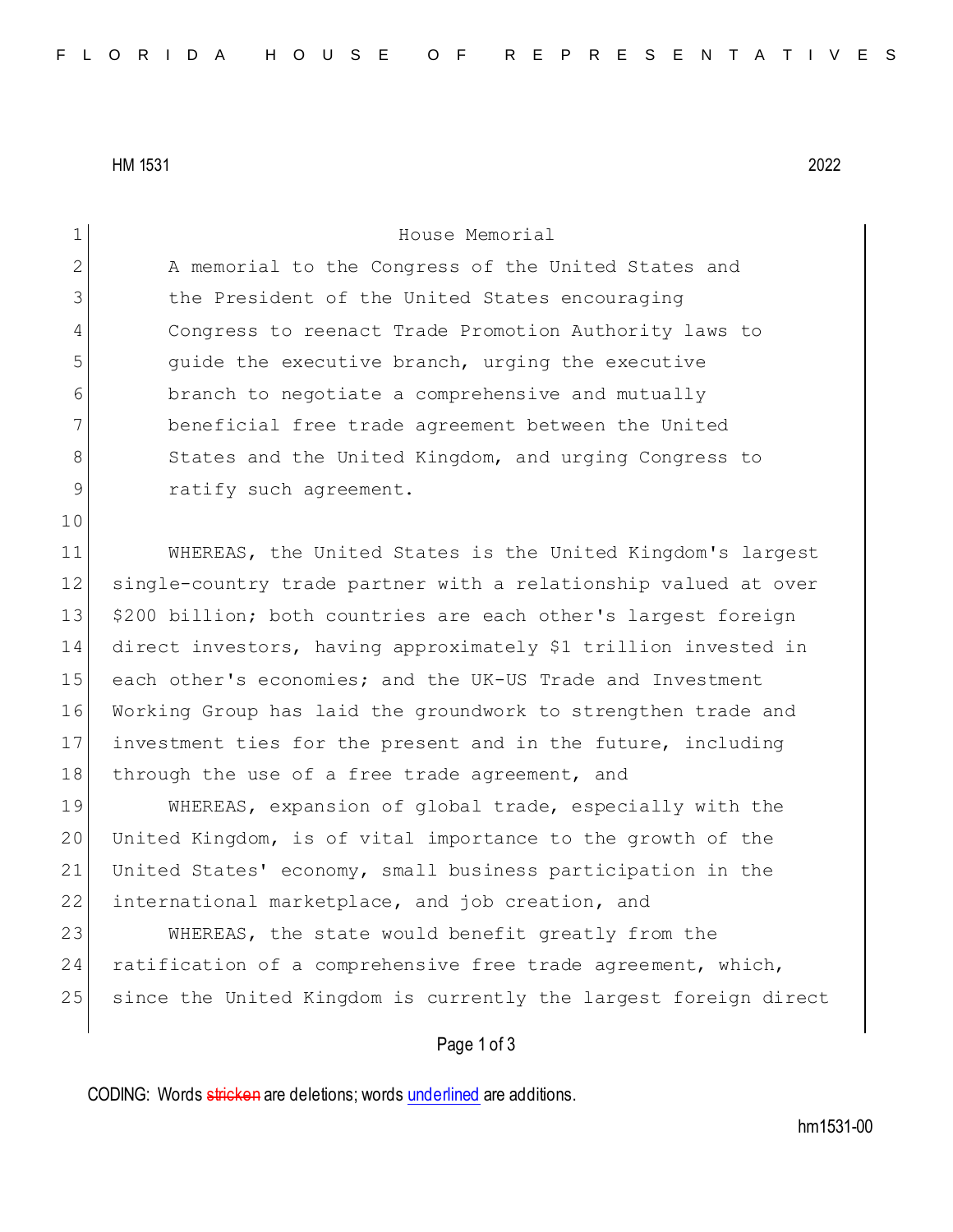HM 1531 2022

26 employer in the state and is the second largest market for 27 tourism, would create employment opportunities for residents of 28 the state as a direct result of removing and reducing barriers 29 to trade and free markets, and

30 WHEREAS, the successful implementation of a free trade 31 agreement will increase exports to the United Kingdom from the 32 state, and

33 WHEREAS, the United States Constitution grants the United 34 States Congress exclusive authority to regulate commerce with 35 foreign nations, and

 WHEREAS, the negotiation of a successful free trade agreement between the United States and the United Kingdom will 38 require bipartisan cooperation between state, federal, and foreign governments, NOW, THEREFORE,

40

42

41 Be It Resolved by the Legislature of the State of Florida:

43 That Congress of the United States is requested to reenact 44 Trade Promotion Authority laws to guide the executive branch in 45 pursuing trade agreements, the executive branch is requested to 46 complete a timely and successful negotiation of a comprehensive 47 and mutually beneficial free trade agreement between the United 48 States and the United Kingdom, and the Congress of the United 49 States is further requested to ratify such agreement.

## Page 2 of 3

CODING: Words stricken are deletions; words underlined are additions.